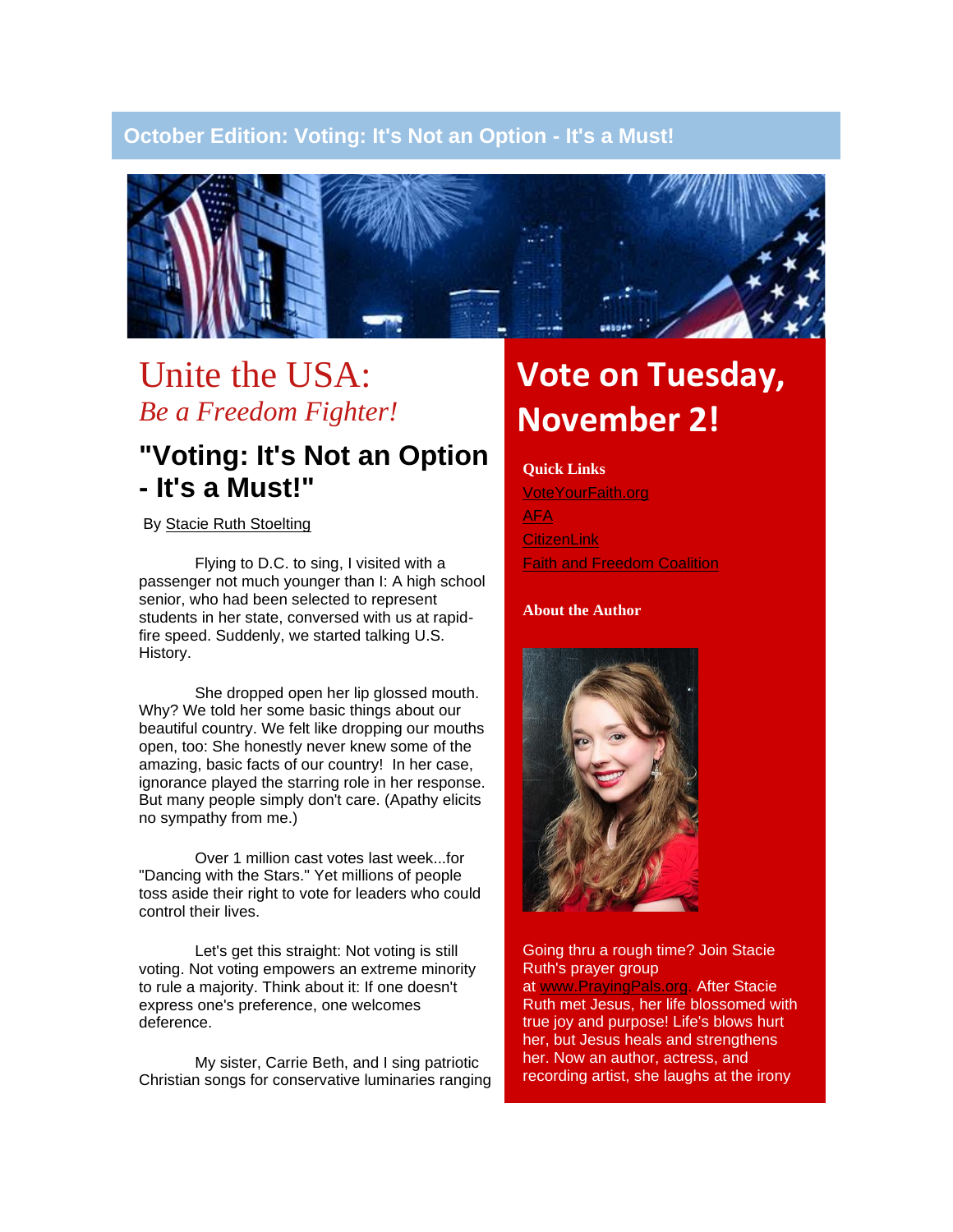from the most-decorated living veteran, Colonel Bud Day, to national leaders like Sarah Palin and Huckabee. (Lately, we've sung in Iowa for our home state's gubernatorial race. As an Iowan, I support the pro-life gubernatorial candidate, former Governor Terry Branstad, and pro-life lieutenant gubernatorial candidate, Kim Reynolds.) In other words, Carrie and I are pumped for Godly leadership for Election Day 2010 (and 2012, of course!).

We're pumped for patriotic action in America. Are you? Consider the V.O.T.E.R. points:

**1. View the country from an eagle's eye and not from a feelings-only, close-range perspective.** If we don't risk hurting misguided people's feelings, we risk hurting our country. Hurting our country would be far worse for everyone than temporary discomfort when sharing about your candidates.

**2. Overcome apathy. An active minority overtakes an inactive majority.** Today, apathy runs rampant. Some Christians snivel, cross their arms, and refuse to cast votes for less than ideal candidates. "Why vote when my first choice didn't make it?" People depend on others to stand up for their values. Yet, if everyone thought that way, no one would stand and the country would fall.

• Research the candidates. Who is pro-life, pro-elderly, and pro-small government? Learn more about candidates and their stances by reading a scorecard at the [Faith and Freedom](http://www.ffcoalition.com/)  [site](http://www.ffcoalition.com/). (I think it's a great organization. In fact, Carrie and I sang for Ralph Reed this year. He's a very capable leader.)

• Employ the "friendly, firm, and fair" logic when conveying why you want other people to vote for your candidate.

• Pray before you vote. Then pray for fellow voters. And pray for all candidates -even those of the opposition. (Changed hearts equal changed votes.)

Put up signs in your yard, on Facebook and Twitter, on your car, etc. And and praises God, who uses unlikely people...like herself. Discover why she's written a book at age 15, sung/spoken for the 43<sup>rd</sup> President, been pictured in major media (i.e. **The New York Times** and **USA Today**), and keynoted conferences since she was a teenager. Today, she keynotes and shares Jesus' healing love with hurting women facing financial troubles, depression, grief, diseases (like Alzheimer's), and other heartaches. Churches host her women's conference, The Heart Hospital, and discover what happens when Stacie Ruth steps back to let Jesus do the conference. To watch video clips, worship Jesus with music from her album, or get in touch with her ministry for women,

visit <http://www.brightlightministries.com/>*.*

#### **Featured Article**



[Kathi Macias](http://www.kathimacias.com/) is a multi-award winning writer who has authored nearly 30 books and ghostwritten several others. A former newspaper columnist and string reporter, Kathi has taught creative and business writing in various venues and has been a guest on many radio and television programs. Kathi is a popular speaker at churches, women's clubs and retreats, and writers' conferences, and recently won the prestigious 2008 member of the year award from AWSA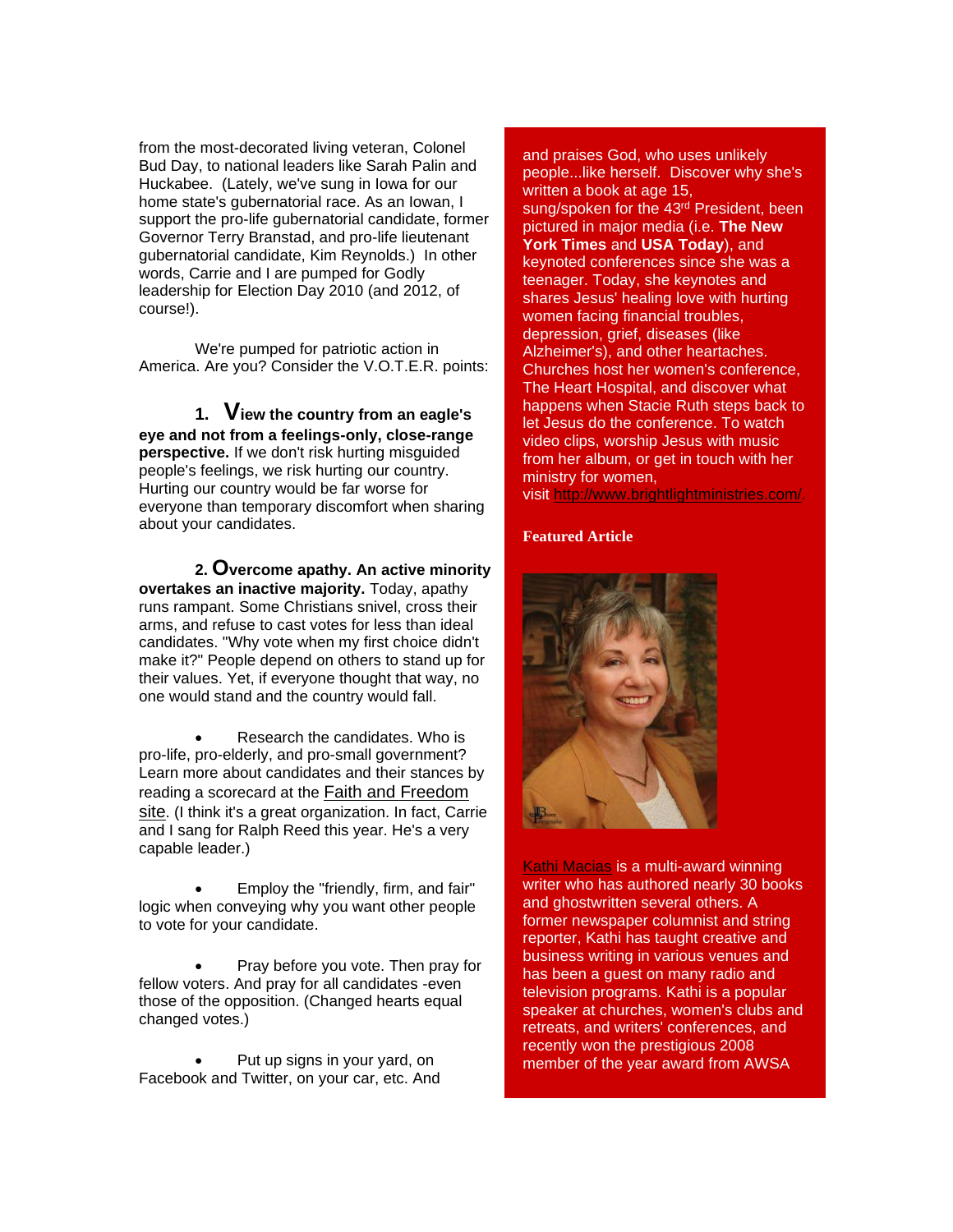actually talk about it. **(Again, fear of getting unfriendly responses only increases our country's chances to fall and fail.)**

**3. Temper your temper. Discover the sweetness of rational, educational discussion.**

**4. Energize your friends, co-workers, grocery store clerks, etc.** Positive, respectful persuasion quickly ripples thru a nation until it builds into a wave!

**5. Refuse fear.** Silent conservatives, let's emerge from shyness and politely, positively vocalize truth. Frankly, a fear of hurting feelings hurts our country.

Apathy felled Rome. So stand up for Biblical values in America, your home. Don't discount the value of your vote when the votes are counted.

"Vote." Yes, it's a four-letter word. But so is "love." If you love America, you'll vote. It's that simple. Vote pro-life, pro-elderly, and pro-limited government!

By the way, my sister and I eventually heard from the high school senior. I'm hopeful that she's going to start heading in the right direction. Remember: If we pray and obey, God hears and draws near. Let's do that this fall. Let's vote!

**Again, changed hearts equal changed votes.** Let's draw near to God now. I'll let His Word have the final word: "Let the peace of Christ rule in your hearts, since as members of one body you were called to peace. And be thankful"(Colossians 3:15, NIV). If you don't know God's peace, get to know Jesus for yourself [here](http://www.brightlightministries.com/whoisjesus.html).

# Faith and Freedom

By [Kathi Macias](http://r20.rs6.net/tn.jsp?llr=4h4hhncab&et=1103828192737&s=1&e=001Jz_mAT9DSuudcC9-rxS-zQXg42thpDhEgFIqliTiuqT94Ksdl8rJjf9BNjsUzMDXqwB6kjFC5kEVAgJ7g8sdXFGtInRFHQVjYYNHemuvkEw=)

**Therefore I exhort first of all that supplications, prayers, intercessions,and gi ving of thanks be made for...all who are in authority.... For this is** 

(Advanced Writers and Speakers Association) at the annual Golden Scrolls award banquet. Kathi "Easy Writer" Macias lives in Homeland, CA, with her husband, Al, where the two of them spend their free time riding their Harley.